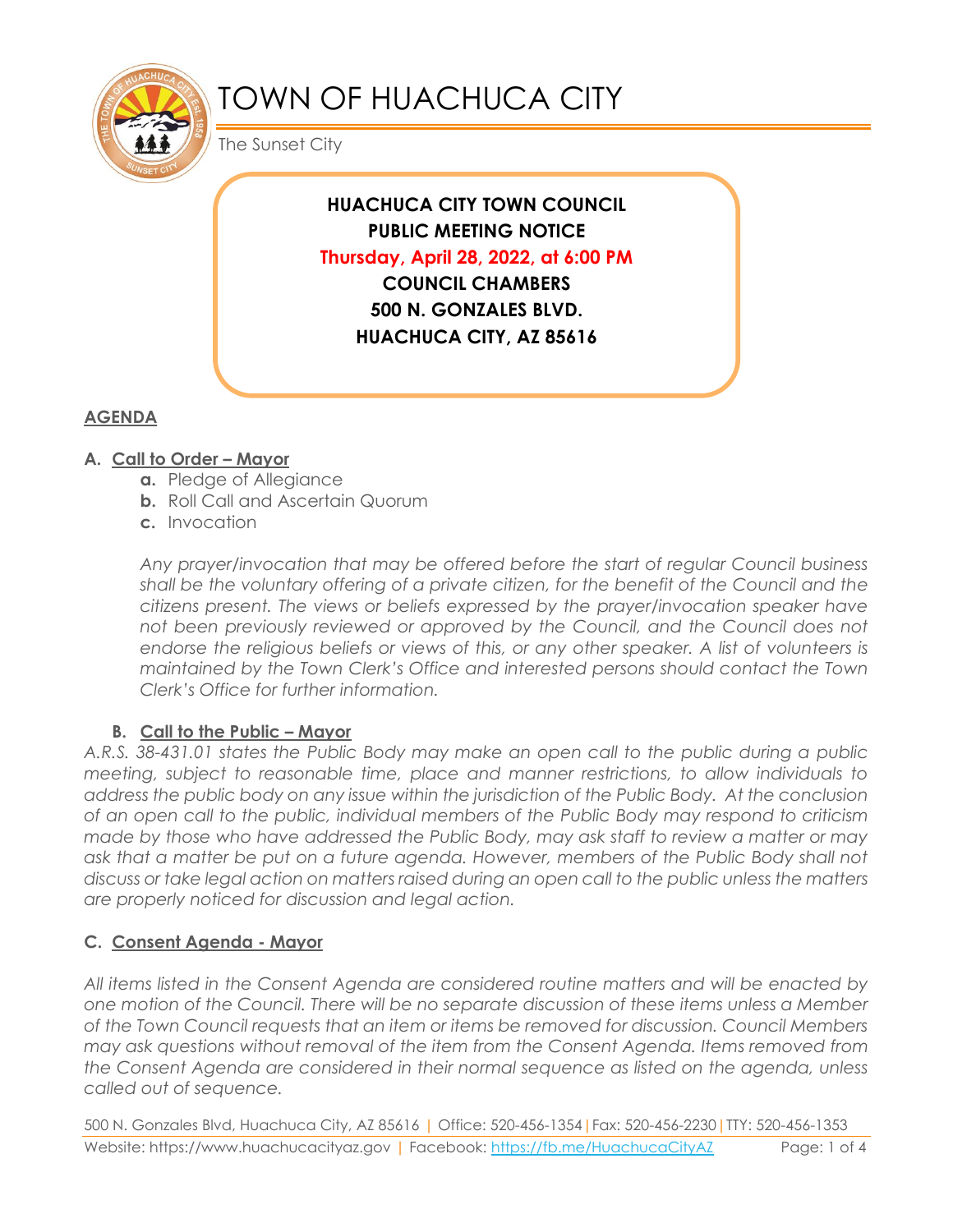- C.1 Consider approval of the Minutes of the Regular Council Meeting held on April 14, 2022.
- C.2 Consider approval of the Payment Approval Report.

#### **D. Unfinished Business before the Council – Mayor**

*Public comment will be taken at the beginning of each agenda item, after the subject has been announced by the Mayor and explained by staff. Any citizen, who wishes, may speak one time for five minutes on each agenda item before or after Council discussion. Questions from Council Members, however, may be directed to staff or a member of the public through the Mayor at any time.*

### **E. New Business Before Council - Mayor**

*Public comment will be taken at the beginning of each agenda item, after the subject has been announced by the Mayor and explained by staff. Any citizen, who wishes, may speak one time for five minutes on each agenda item before or after Council discussion. Questions from Council Members, however, may be directed to staff or a member of the public through the Mayor at any time.* 

**E.1 Discussion and/or Action [Suzanne Harvey]:** Discussion on developing the Town budget for fiscal year 2022-2023. The Town Manager will present options to the Council and seek direction for planning purposes concerning property tax revenues and estimating the property tax rate. The Council may also discuss the budget adoption timeline.

**E.2 Discussion and/or Action [Mayor Wallace]:** Direction to staff concerning councilmember expense accounts for budget planning purposes and for possible future amendment of the Town Code, section 2.05.080, to eliminate automatic monthly distributions to councilmembers and retain reimbursements for proven expenditures incurred in execution of official duties.

**E.3 Discussion and/or Action [Suzanne Harvey]:** Authorization to begin the process for raising trash service fees to accommodate the annual escalation of solid waste service fees based upon the Town's contract with Waste Management.

**E.4 Discussion and/or Action [Chief Thies]:** Update will be provided on the police department's pursuit of accreditation through the Arizona Law Enforcement Accreditation Program.

**E.5 Discussion and/or Action [Chief Thies]:** Update on the police department's Vehicular Pursuit Policy, its implementation and officer training.

**E.6 TOWN BUILDING CODE UPDATES – FIRST READINGS** – The Town's Building Official, Dr. Jim Johnson, is recommending that the Town update the following building and related codes. If satisfactory to the Council, these Ordinances will be placed on the Council's agenda on May 12 for final adoption.

E.6.1 Discussion and/or Action [Dr. Johnson]: Ordinance 2022-01- AN ORDINANCE AMENDING THE TOWN CODE TITLE 15 "BUILDINGS AND CONSTRUCTION" BY REPLACING THE CURRENT BUILDING CODE OF THE TOWN, CODIFIED AT CHAPTER 15.05, WITH THE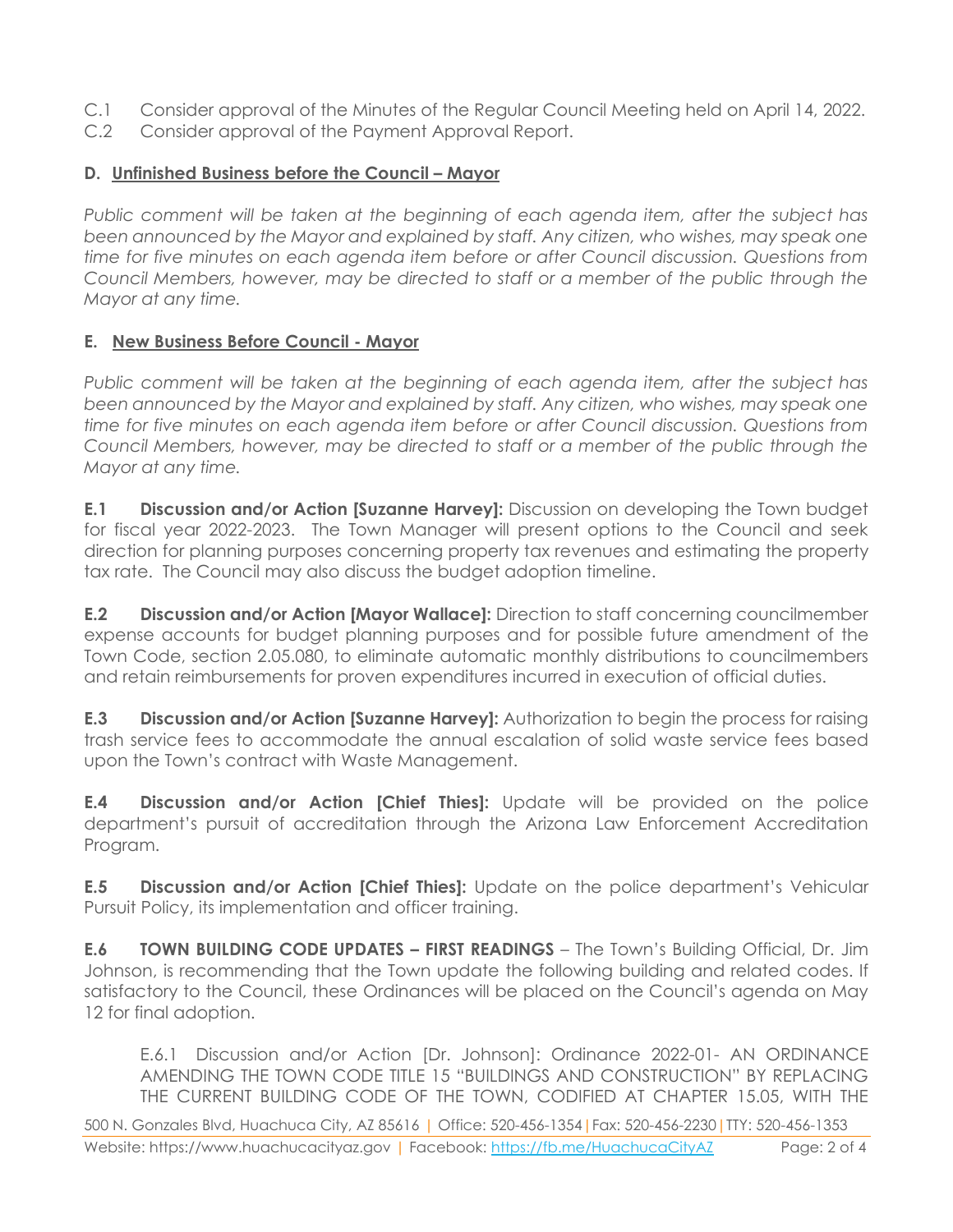INTERNATIONAL BUILDING CODE, 2018 EDITION, WITH APPENDICES AND AMENDMENTS; AND UPDATING PENALTY PROVISIONS.

E.6.2 Discussion and/or Action [Dr. Johnson]: Ordinance 2022-02- AN ORDINANCE AMENDING THE TOWN CODE TITLE 15 "BUILDINGS AND CONSTRUCTION," CHAPTER 15.40 "ENERGY CONSERVATION CODE," SECTIONS 15.40.010 AND 15.40.020 TO ADOPT THE 2018 EDITION OF THE INTERNATIONAL ENERGY CONSERVATION CODE WITH AMENDMENTS.

E.6.3 Discussion and/or Action [Dr. Johnson]: Ordinance 2022-03- AN ORDINANCE AMENDING THE TOWN CODE TITLE 15 "BUILDINGS AND CONSTRUCTION," CHAPTER 15.20 EXISTING BUILDING CODE," SECTIONS 15.20.010 AND 15.20.020, TO ADOPT THE 2018 EDITION OF THE INTERNATIONAL EXISTING BUILDINGS CODE WITH AMENDMENTS.

E.6.4 Discussion and/or Action [Dr. Johnson]: Ordinance 2022-04- AN ORDINANCE AMENDING THE TOWN CODE TITLE 2 "ADMINISTRATION AND PERSONNEL," CHAPTER 2.65 "VOLUNTEER FIRE DEPARTMENT" AND TITLE 15 "BUILDINGS AND CONSTRUCTION," CHAPTER 15.50 "FIRE CODE" TO ADOPT THE INTERNATIONAL FIRE CODE 2018 EDITION WITH AMENDMENTS.

E.6.5 Discussion and/or Action [Dr. Johnson]: Ordinance 2022-05- AN ORDINANCE AMENDING THE TOWN CODE TITLE 15 "BUILDINGS AND CONSTRUCTION," CHAPTER 15.35 "MECHANICAL CODE," SECTIONS 15.35.010 AND 15.35.020 TO ADOPT THE 2018 EDITION OF THE INTERNATIONAL MECHANICAL CODE WITH AMENDMENTS.

E.6.6 Discussion and/or Action [Dr. Johnson]: Ordinance 2022-06- AN ORDINANCE AMENDING THE TOWN CODE TITLE 15 "BUILDINGS AND CONSTRUCTION," CHAPTER 15.25 "PLUMBING CODE," SECTIONS 15.25.010 AND 15.25.020 TO ADOPT THE 2018 EDITION OF THE INTERNATIONAL PLUMBING CODE WITH APPENDICES AND AMENDMENTS.

E.6.7 Discussion and/or Action [Dr. Johnson]: Ordinance 2022-07- AN ORDINANCE AMENDING THE TOWN CODE TITLE 15 "BUILDINGS AND CONSTRUCTION," CHAPTER 15.10 "RESIDENTIAL CODE," SECTIONS 15.10.010 AND 15.10.020 TO ADOPT THE 2018 EDITION OF THE INTERNATIONAL RESIDENTIAL BUILDING CODE WITH APPENDICES AND AMENDMENTS.

E.6.8 Discussion and/or Action [Dr. Johnson]: Ordinance 2022-08- AN ORDINANCE AMENDING THE TOWN CODE TITLE 15 "BUILDINGS AND CONSTRUCTION," CHAPTER 15.15 "ELECTRICAL CODE," SECTIONS 15.15.010 AND 15.15.020 TO ADOPT THE 2020 EDITION OF THE NATIONAL ELECTRICAL CODE WITH AMENDMENTS.

E.6.9 Discussion and/or Action [Dr. Johnson]: Ordinance 2022-09- AN ORDINANCE AMENDING THE TOWN CODE TITLE 15 "BUILDINGS AND CONSTRUCTION," TO REMOVE THE INTERNATIONAL PROPERTY MAINTENANCE CODE FROM CHAPTER 15.55 AND REPLACE IT WITH THE INTERNATIONAL CODE COUNCIL'S STANDARDS FOR ACCESSIBLE AND USABLE BUILDINGS AND FACILITIES 2017 EDITION.

**E.7 Discussion and/or Action [Mayor Wallace]:** Proclamation 2022-09 declaring the Month of May, 2022, as "Asian American and Pacific Islander Heritage Month" in the Town of Huachuca City.

500 N. Gonzales Blvd, Huachuca City, AZ 85616 | Office: 520-456-1354|Fax: 520-456-2230|TTY: 520-456-1353 Website: https://www.huachucacityaz.gov | Facebook:<https://fb.me/HuachucaCityAZ> Page: 3 of 4